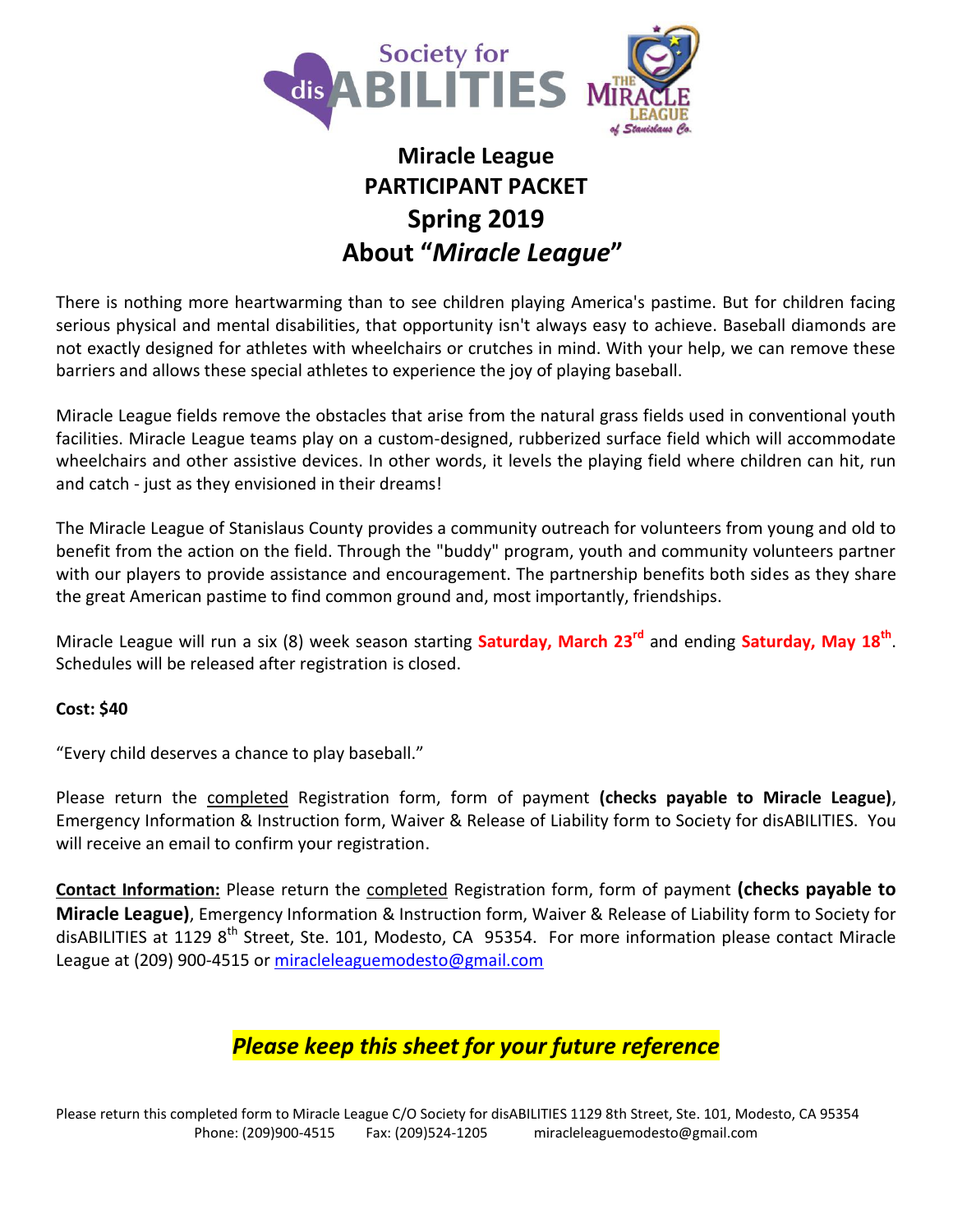

### **Participant Registration Spring 2019**

**PLEASE FILL IN ALL BLANKS AND PRINT LEGIBLY. INCOMPLETE REGISTRATIONS WILL NOT BE ACCEPTED.**

| Age: <b>____ (5-17)</b> Birth Date: ___________________________Height: ______________Weight: ______________Sex: □ M □ F           |  |  |
|-----------------------------------------------------------------------------------------------------------------------------------|--|--|
| T-Shirt Size (circle one): Youth S M L Adult S M L XL Other __________ Hat size: $\Box$ Youth $\Box$ Adult                        |  |  |
|                                                                                                                                   |  |  |
|                                                                                                                                   |  |  |
|                                                                                                                                   |  |  |
| Would you also like us to use this information for the Fall Season? $\Box$ Yes $\Box$ No                                          |  |  |
| *ALL correspondence is done via email<br>Have you participated in other Society for disABILITIES programs? $\Box$ Yes $\Box$ No   |  |  |
|                                                                                                                                   |  |  |
| Please list medications, health conditions, allergies, dietary restrictions and any special instructions regarding<br>your child: |  |  |
|                                                                                                                                   |  |  |

What do we need to know in order to safely and successfully work with your child in an activity setting? Are there any activity limitations? Please be specific.

\_\_\_\_\_\_\_\_\_\_\_\_\_\_\_\_\_\_\_\_\_\_\_\_\_\_\_\_\_\_\_\_\_\_\_\_\_\_\_\_\_\_\_\_\_\_\_\_\_\_\_\_\_\_\_\_\_\_\_\_\_\_\_\_\_\_\_\_\_\_\_\_\_\_\_\_\_\_\_\_\_\_\_\_\_\_\_\_\_\_ \_\_\_\_\_\_\_\_\_\_\_\_\_\_\_\_\_\_\_\_\_\_\_\_\_\_\_\_\_\_\_\_\_\_\_\_\_\_\_\_\_\_\_\_\_\_\_\_\_\_\_\_\_\_\_\_\_\_\_\_\_\_\_\_\_\_\_\_\_\_\_\_\_\_\_\_\_\_\_\_\_\_\_\_\_\_\_\_\_\_ \_\_\_\_\_\_\_\_\_\_\_\_\_\_\_\_\_\_\_\_\_\_\_\_\_\_\_\_\_\_\_\_\_\_\_\_\_\_\_\_\_\_\_\_\_\_\_\_\_\_\_\_\_\_\_\_\_\_\_\_\_\_\_\_\_\_\_\_\_\_\_\_\_\_\_\_\_\_\_\_\_\_\_\_\_\_\_\_\_\_

\_\_\_\_\_\_\_\_\_\_\_\_\_\_\_\_\_\_\_\_\_\_\_\_\_\_\_\_\_\_\_\_\_\_\_\_\_\_\_\_\_\_\_\_\_\_\_\_\_\_\_\_\_\_\_\_\_\_\_\_\_\_\_\_\_\_\_\_\_\_\_\_\_\_\_\_\_\_\_\_\_\_\_\_\_\_\_\_\_\_

What PRECAUTIONS, SPECIAL INSTRUCTIONS, RESTRICTIONS, OR BEHAVIORS, etc., do we need to know about? **Are there any effective strategies or procedures that would be helpful in working with your child?**

\_\_\_\_\_\_\_\_\_\_\_\_\_\_\_\_\_\_\_\_\_\_\_\_\_\_\_\_\_\_\_\_\_\_\_\_\_\_\_\_\_\_\_\_\_\_\_\_\_\_\_\_\_\_\_\_\_\_\_\_\_\_\_\_\_\_\_\_\_\_\_\_\_\_\_\_\_\_\_\_\_\_\_\_\_\_\_\_\_\_ \_\_\_\_\_\_\_\_\_\_\_\_\_\_\_\_\_\_\_\_\_\_\_\_\_\_\_\_\_\_\_\_\_\_\_\_\_\_\_\_\_\_\_\_\_\_\_\_\_\_\_\_\_\_\_\_\_\_\_\_\_\_\_\_\_\_\_\_\_\_\_\_\_\_\_\_\_\_\_\_\_\_\_\_\_\_\_\_\_\_ \_\_\_\_\_\_\_\_\_\_\_\_\_\_\_\_\_\_\_\_\_\_\_\_\_\_\_\_\_\_\_\_\_\_\_\_\_\_\_\_\_\_\_\_\_\_\_\_\_\_\_\_\_\_\_\_\_\_\_\_\_\_\_\_\_\_\_\_\_\_\_\_\_\_\_\_\_\_\_\_\_\_\_\_\_\_\_\_\_\_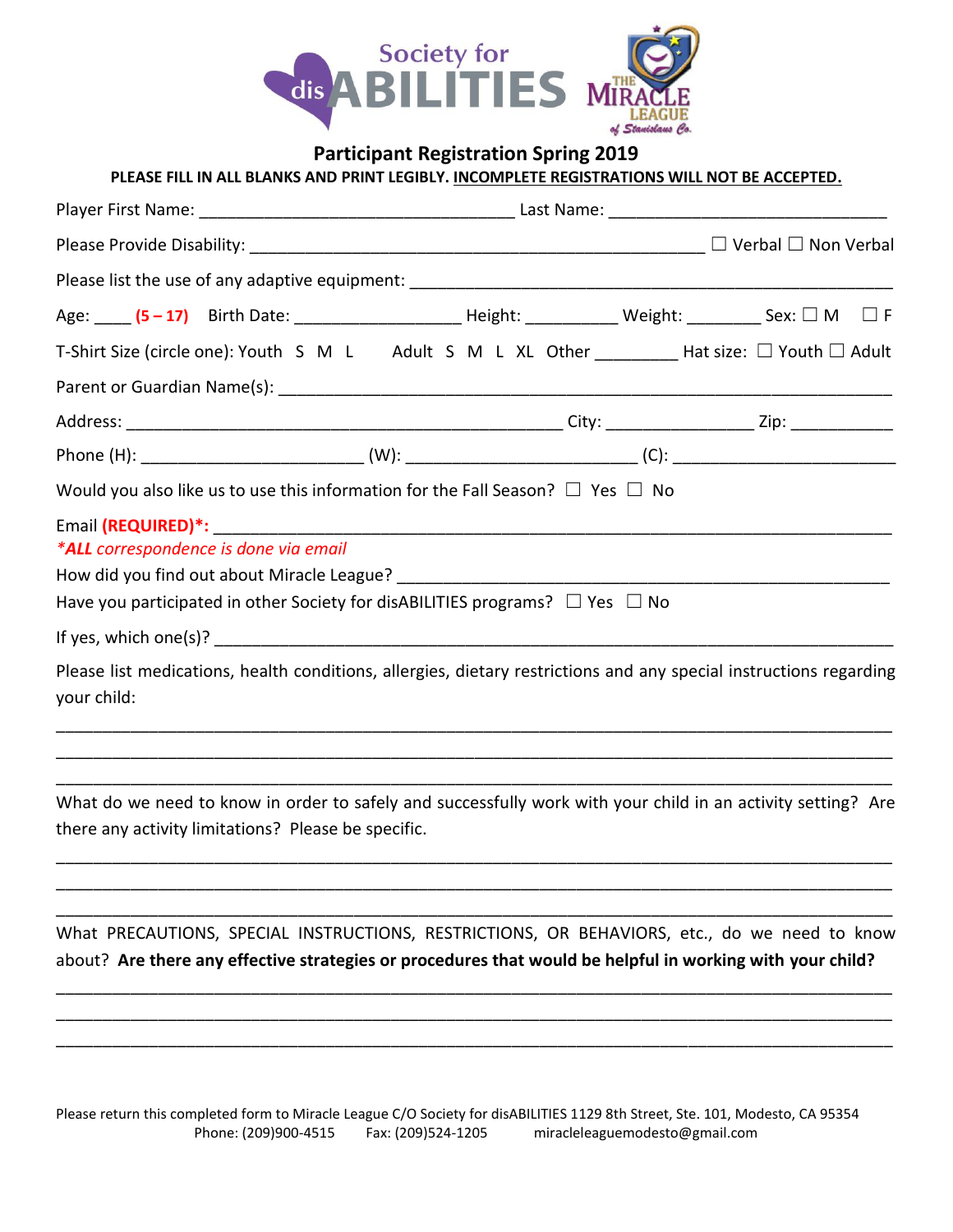

### **Participant Emergency Contact Information**

|  |  | Please Note: Parent or guardian must be present and available during the Miracle League in case of emergency |  |  |
|--|--|--------------------------------------------------------------------------------------------------------------|--|--|
|--|--|--------------------------------------------------------------------------------------------------------------|--|--|

|                                               |  | DOB:<br><u> 1980 - John Stein, Amerikaansk politiker (</u> |  |  |  |
|-----------------------------------------------|--|------------------------------------------------------------|--|--|--|
| Parent/Guardian/Emergency Contact Name: Name: |  |                                                            |  |  |  |
|                                               |  |                                                            |  |  |  |
|                                               |  |                                                            |  |  |  |

Any other information you think is important to know? Comments? Special Requests? (i.e. specific team, etc.)

\_\_\_\_\_\_\_\_\_\_\_\_\_\_\_\_\_\_\_\_\_\_\_\_\_\_\_\_\_\_\_\_\_\_\_\_\_\_\_\_\_\_\_\_\_\_\_\_\_\_\_\_\_\_\_\_\_\_\_\_\_\_\_\_\_\_\_\_\_\_\_\_\_\_\_\_\_\_\_\_\_\_\_\_\_\_\_\_\_\_

\_\_\_\_\_\_\_\_\_\_\_\_\_\_\_\_\_\_\_\_\_\_\_\_\_\_\_\_\_\_\_\_\_\_\_\_\_\_\_\_\_\_\_\_\_\_\_\_\_\_\_\_\_\_\_\_\_\_\_\_\_\_\_\_\_\_\_\_\_\_\_\_\_\_\_\_\_\_\_\_\_\_\_\_\_\_\_\_\_\_

\_\_\_\_\_\_\_\_\_\_\_\_\_\_\_\_\_\_\_\_\_\_\_\_\_\_\_\_\_\_\_\_\_\_\_\_\_\_\_\_\_\_\_\_\_\_\_\_\_\_\_\_\_\_\_\_\_\_\_\_\_\_\_\_\_\_\_\_\_\_\_\_\_\_\_\_\_\_\_\_\_\_\_\_\_\_\_\_\_\_

\_\_\_\_\_\_\_\_\_\_\_\_\_\_\_\_\_\_\_\_\_\_\_\_\_\_\_\_\_\_\_\_\_\_\_\_\_\_\_\_\_\_\_\_\_\_\_\_\_\_\_\_\_\_\_\_\_\_\_\_\_\_\_\_\_\_\_\_\_\_\_\_\_\_\_\_\_\_\_\_\_\_\_\_\_\_\_\_\_\_

\_\_\_\_\_\_\_\_\_\_\_\_\_\_\_\_\_\_\_\_\_\_\_\_\_\_\_\_\_\_\_\_\_\_\_\_\_\_\_\_\_\_\_\_\_\_\_\_\_\_\_\_\_\_\_\_\_\_\_\_\_\_\_\_\_\_\_\_\_\_\_\_\_\_\_\_\_\_\_\_\_\_\_\_\_\_\_\_\_\_

\_\_\_\_\_\_\_\_\_\_\_\_\_\_\_\_\_\_\_\_\_\_\_\_\_\_\_\_\_\_\_\_\_\_\_\_\_\_\_\_\_\_\_\_\_\_\_\_\_\_\_\_\_\_\_\_\_\_\_\_\_\_\_\_\_\_\_\_\_\_\_\_\_\_\_\_\_\_\_\_\_\_\_\_\_\_\_\_\_\_

**\*\*Please note: not all requests can be honored\*\***